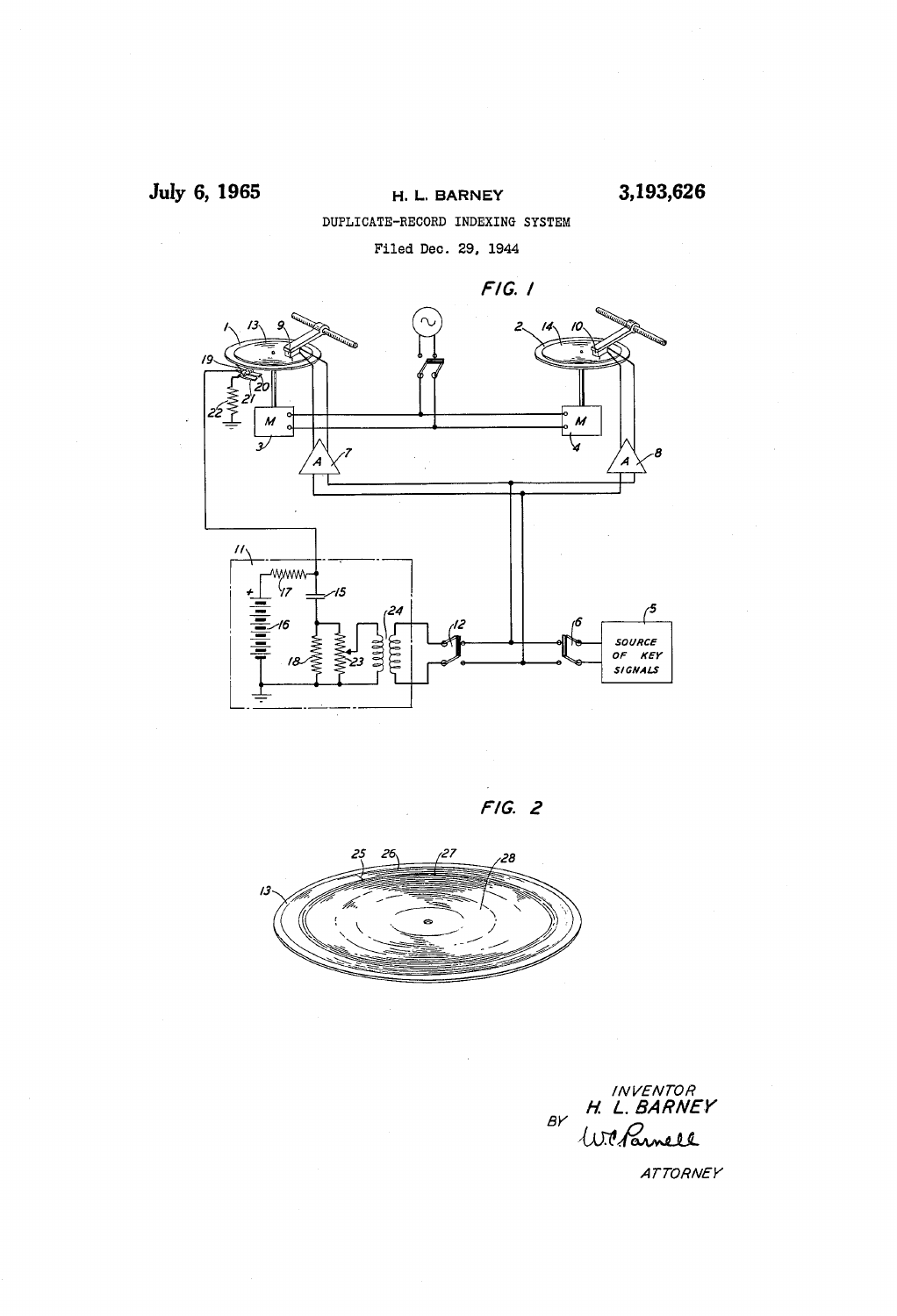## United States Patent 0

**5** 

# 3,193,626<br>Patented July 6, 1965

1

5,193,626<br>Harold L. Barney, Madison, N.J., assignor to Bell Tele-<br>phone Laboratories, Incorporated, New York, N.Y., a corporation of New York Filed Dec. 29, 1944, Ser. No. 570,429 3 Claims. (Cl. 179--100.4)

This invention relates to sound recording and particular-<br>to the recording of duriligate records ly to the recording of duplicate records.

As is well known, the usual method of making multiple recordings of the same sound involves making a single original recording and deriving from this by well known techniques one or more stampers which may be used to make any required number of identical record pressings for reproduction. While this procedure is quite satis factory for ordinary commercial recordings, duplicate re cordings are sometimes used for special purposes where the ultimate demand for any given recording is but one  $_{20}$  duplicate pair. 15

For example, in communication systems where a very high degree of secrecy is required, the messages may be made unintelligible for transmission by the use at the transmitting station of a key record the reproduction of 25 which during the transmission effects certain changes in the nature of the currents transmitted. The reconversion<br>of the received signal to intelligible speech requires the use at the receiving station of an exact duplicate record which will perform on each element of the signal an op 30 eration which is exactly complementary to the operation performed on the same element of the signal at the trans mitting station.

This precision requirement naturally suggests the use of duplicate pressings which meet this requirement auto  $35$ matically but for the highest degree of secrecy a pair of key records are used only once so that the cost per record made by ordinary processing is very high. Processing also requires considerable time and it has the further disadvantage that the records must be handled by a large 40 number of people thereby increasing the risk of loss of secrecy.

When duplicate original recordings are used in a system of the type referred to above they must be very accurately indexed so that the key may be introduced at both ends 45 of the transmission path in exactly the same phase relation with respect to the signal. Even with a great deal of care it has been found difficult to index these records with sufficient accuracy by ordinary methods.

The object of this invention is to index such records 50 automatically and with a very high degree of accuracy.

According to the invention the marks are made in the records by the recorders which are used for recording the keying signals. In the preferred system the records are keying signals. In the preferred system the records are cut on two synchronously operated turntables and the in 55 dex marks are made by transmitting a sharply peaked pulse to both recorders once per turntable revolution. A small section of each record near the periphery is reserved for this purpose and in these otherwise blank grooves the recorded pulses appear on each record as a sharply defined 60 radial line which is easily identified and when the records are to be reproduced this line may be accurately aligned with a corresponding mark on the reproducing machine.

In the drawing, FIG. 1 is an indexing system according to the invention; and

FIG. 2 is a record showing the indexing mark.

The turntables 1 and 2 are synchronously driven in any

2

suitable manner as, for example, by individual synchronous motors  $3$  and  $4$ . The key signal material from the source  $5$  is transmitted through switching mechanism  $6$ and the amplifiers 7 and 8 to the recorders 9 and 10 and the indexing pulses from the pulse generator 11 are trans mitted to the same circuit through switching mechanism<br>12. It will be understood that in practice the recorders are transversed automatically, that the switching mechanisms 6 and 12 are parts of a somewhat complex relay system and that the system involves many other features not shown since they form no part of the present invention.

When the recorders are in their indexing positions, usually near the outer peripheries of the record disks 13 and 14, the key signal circuit is opened at switch 6 and the indexing circuit is closed at switch 12. In the pulse generator  $11$  the condenser 15, which is of about .2 microfarad capacity is charged to a potential of about 250 volts by a grounded battery 16 over a circuit including a very high resistor 17 (about .5 megohm) and a low resistor 18 (about 200 ohms). Once per revolution of the turntable 1 the condenser is suddenly discharged to ground through the resistor 22 when brush 19 on the turntable bridges the stationary segments 20 and 21. The discharge current produces a momentary, large potential drop across the resistor 18 and an adjustable proportion of this potential is obtained as required by means of the potentiometer 23 and impressed on the recording circuit through the transformer 24.

In the system shown the recorders 9 and 10 are of the hill and dale type as disclosed, for example, in Patent 2,161,489 to Vieth-Wiebusch-Yenzer, June 6, 1939, and they are similarly poled so that each recorder stylus is driven downwardly by the indexing pulse to cut a deep "dale" in the record. The invention, is course, equally applicable to lateral type recording systems and when lateral recorders are used they also should be similarly poled to produce identical marks on both records.

As the brush 19 moves away from the segments 20, 21 and opens the discharge path, the condenser 15 is recharged by the battery  $16$  by the time the brush returns to the bridging position. The successive dales cut in this manner will, of course, lie on a radius of the record and when the indexing operation is continued for a number of revolutions they will appear in the record as sharply defined fine line  $25$  as shown in FIG. 2. The grooves  $26$ in which the index marks occur are preferably located at the outside of the record for greater accuracy in posi tioning the record on the reproducing turntable and sepa rated by a few blank grooves 27 from the signal grooves 28 in the central portion of the disk.

By using the recorders themselves to make the index ing marks in the manner described, the marks are auto matically placed in exactly the same relative position with respect to the start of the recorded signal in both records. Hence, in making the records no phasing of the turntables is required and in using the records it is necessary only to place each record on its reproducing turntable with the index mark properly aligned with the corresponding mark on the turntable.

What is claimed is:

**65** 

1. In a system for making duplicate recordings, the combination with two record members revolving at the same speed, recorders cooperating with the record members and a source of current to be recorded adapted to be connected to both recorders, of means for indexing the recordings comprising a source of indexing pulses, and a circuit including contacts operated once per revolution of